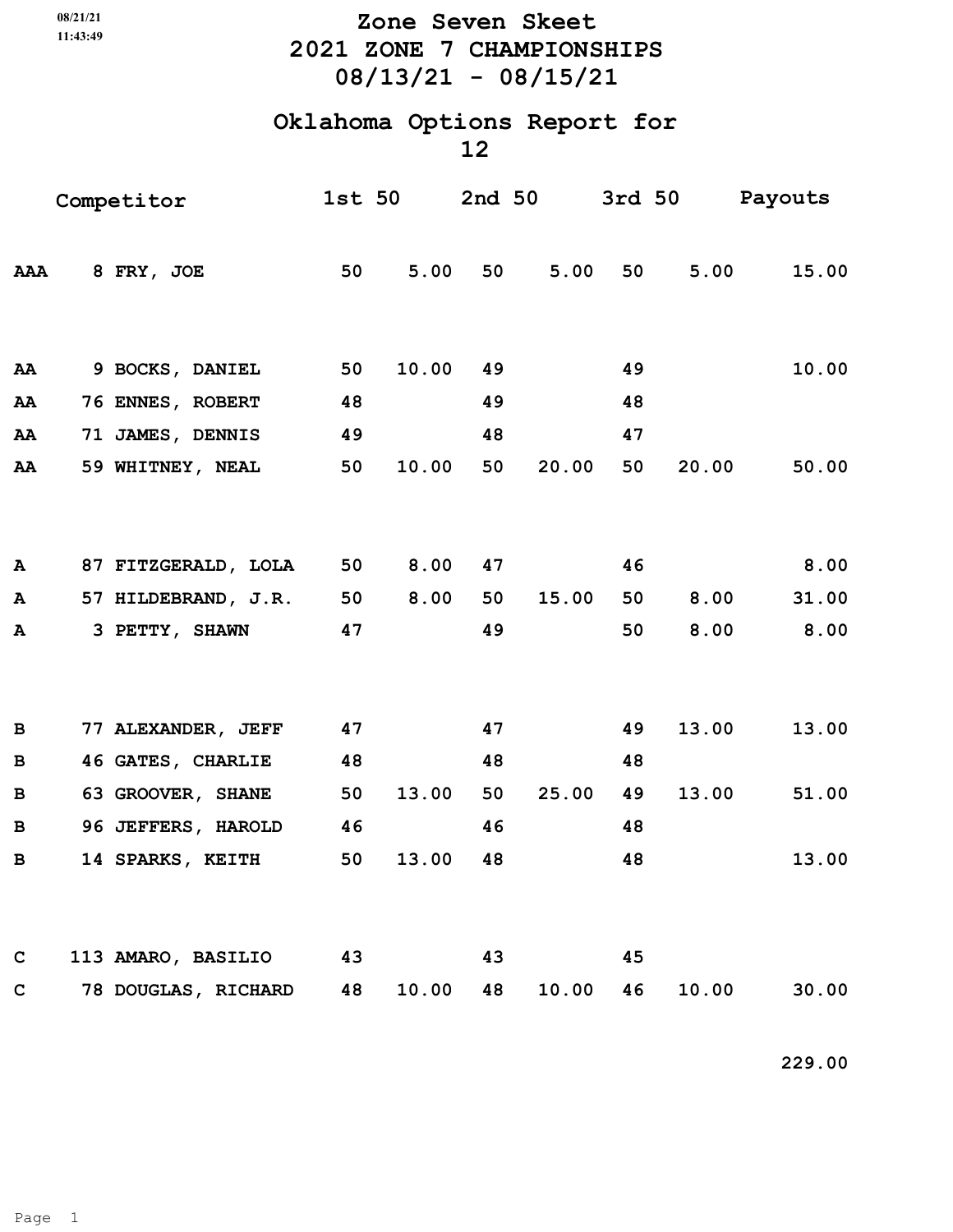**11:44:20**

## **2021 ZONE 7 CHAMPIONSHIPS 08/13/21 - 08/15/21 08/21/21 Zone Seven Skeet**

# **Oklahoma Options Report for**

**20**

| Competitor  |  |                          |    | <b>1st 50</b> |    |       |    |       | 2nd 50 3rd 50 Payouts |
|-------------|--|--------------------------|----|---------------|----|-------|----|-------|-----------------------|
| <b>AAA</b>  |  | 8 FRY, JOE               | 49 | 5.00          | 48 | 5.00  | 49 | 5.00  | 15.00                 |
|             |  |                          |    |               |    |       |    |       |                       |
| AA          |  | 9 BOCKS, DANIEL          | 50 | 5.00          | 50 | 8.00  | 50 | 8.00  | 21.00                 |
| AA          |  | <b>76 ENNES, ROBERT</b>  | 50 | 5.00          | 50 | 8.00  | 50 | 8.00  | 21.00                 |
| AA          |  | 87 FITZGERALD, LOLA      | 50 | 5.00          | 49 |       | 49 |       | 5.00                  |
|             |  |                          |    |               |    |       |    |       |                       |
| A           |  | 63 GROOVER, SHANE        | 50 | 13.00         | 50 | 25.00 | 50 | 13.00 | 51.00                 |
| ${\bf A}$   |  | 57 HILDEBRAND, J.R.      | 49 |               | 49 |       | 50 | 13.00 | 13.00                 |
| ${\bf A}$   |  | 71 JAMES, DENNIS         | 49 |               | 49 |       | 49 |       |                       |
| A           |  | 14 SPARKS, KEITH         | 50 | 13.00         | 49 |       | 49 |       | 13.00                 |
| A           |  | 59 WHITNEY, NEAL         | 46 |               | 46 |       | 48 |       |                       |
|             |  |                          |    |               |    |       |    |       |                       |
| B           |  | 77 ALEXANDER, JEFF       | 46 |               | 44 |       | 45 |       |                       |
| B           |  | 78 DOUGLAS, RICHARD      | 50 | 13.00         | 50 | 8.00  | 47 |       | 21.00                 |
| B           |  | <b>46 GATES, CHARLIE</b> | 50 | 13.00         | 50 | 8.00  | 50 | 13.00 | 34.00                 |
| $\mathbf B$ |  | 96 JEFFERS, HAROLD       | 47 |               | 49 |       | 47 |       |                       |
| в           |  | 3 PETTY, SHAWN           | 48 |               | 50 | 8.00  | 50 | 13.00 | 21.00                 |
|             |  |                          |    |               |    |       |    |       |                       |
|             |  |                          |    |               |    |       |    |       |                       |
| $\mathbf C$ |  | 113 AMARO, BASILIO       | 45 | 5.00          | 45 | 5.00  | 44 | 5.00  | 15.00                 |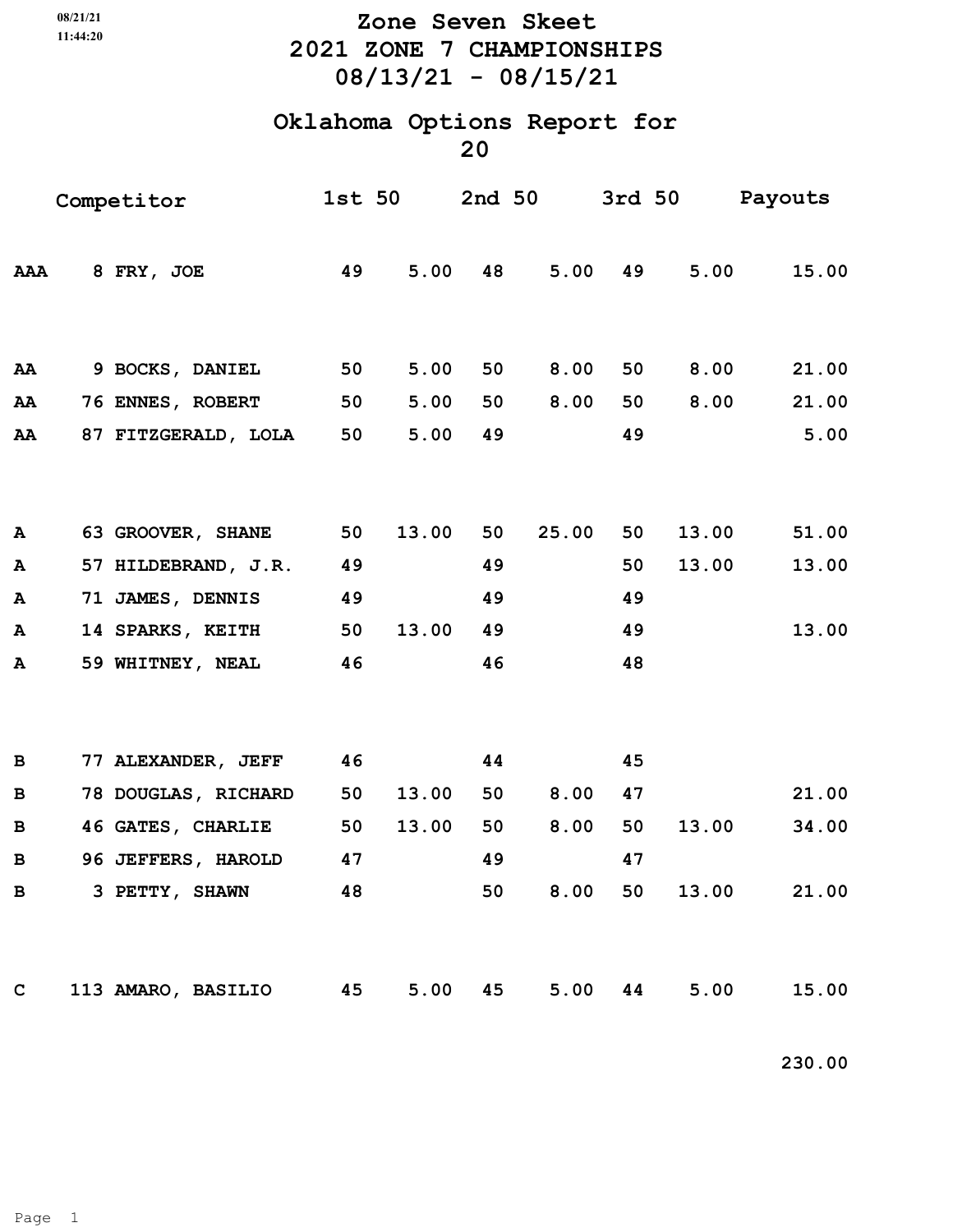## **11:44:43**

## **2021 ZONE 7 CHAMPIONSHIPS 08/13/21 - 08/15/21 08/21/21 Zone Seven Skeet**

#### **Oklahoma Options Report for 28**

| Competitor   |  |                     | <b>1st 50</b> |       | 2nd 50 |       |    | 3rd 50 Payouts |       |
|--------------|--|---------------------|---------------|-------|--------|-------|----|----------------|-------|
| AAA          |  | 9 BOCKS, DANIEL     | 48            |       | 50     | 5.00  | 49 |                | 5.00  |
| AAA          |  | 76 ENNES, ROBERT    | 50            | 8.00  | 50     | 5.00  | 50 | 8.00           | 21.00 |
| AAA          |  | 8 FRY, JOE          | 50            | 8.00  | 50     | 5.00  | 50 | 8.00           | 21.00 |
|              |  |                     |               |       |        |       |    |                |       |
| AA           |  | 87 FITZGERALD, LOLA | 48            |       | 47     |       | 48 |                |       |
| AA           |  | 57 HILDEBRAND, J.R. | 50            | 8.00  | 50     | 8.00  | 50 | 8.00           | 24.00 |
| AA           |  | 59 WHITNEY, NEAL    | 50            | 8.00  | 50     | 8.00  | 50 | 8.00           | 24.00 |
|              |  |                     |               |       |        |       |    |                |       |
| A            |  | 77 ALEXANDER, JEFF  | 45            |       | 46     |       | 48 |                |       |
| A            |  | 46 GATES, CHARLIE   | 46            |       | 47     |       | 47 |                |       |
| A            |  | 63 GROOVER, SHANE   | 49            | 20.00 | 50     | 20.00 | 49 | 10.00          | 50.00 |
| $\mathbf{A}$ |  | 71 JAMES, DENNIS    | 47            |       | 47     |       | 49 | 10.00          | 10.00 |
|              |  |                     |               |       |        |       |    |                |       |
| $\, {\bf B}$ |  | 5 CAGLE, WAYNE      | 45            |       | 48     |       | 48 |                |       |
| в            |  | 78 DOUGLAS, RICHARD | 41            |       | 43     |       | 45 |                |       |
| B            |  | 66 ERICKSON, BRAD   | 45            |       | 47     |       | 49 | 15.00          | 15.00 |
| $\, {\bf B}$ |  | 96 JEFFERS, HAROLD  | 44            |       | 47     |       | 47 |                |       |
| B            |  | 3 PETTY, SHAWN      | 48            | 30.00 | 49     | 30.00 | 49 | 15.00          | 75.00 |
| B            |  | 14 SPARKS, KEITH    | 47            |       | 47     |       | 47 |                |       |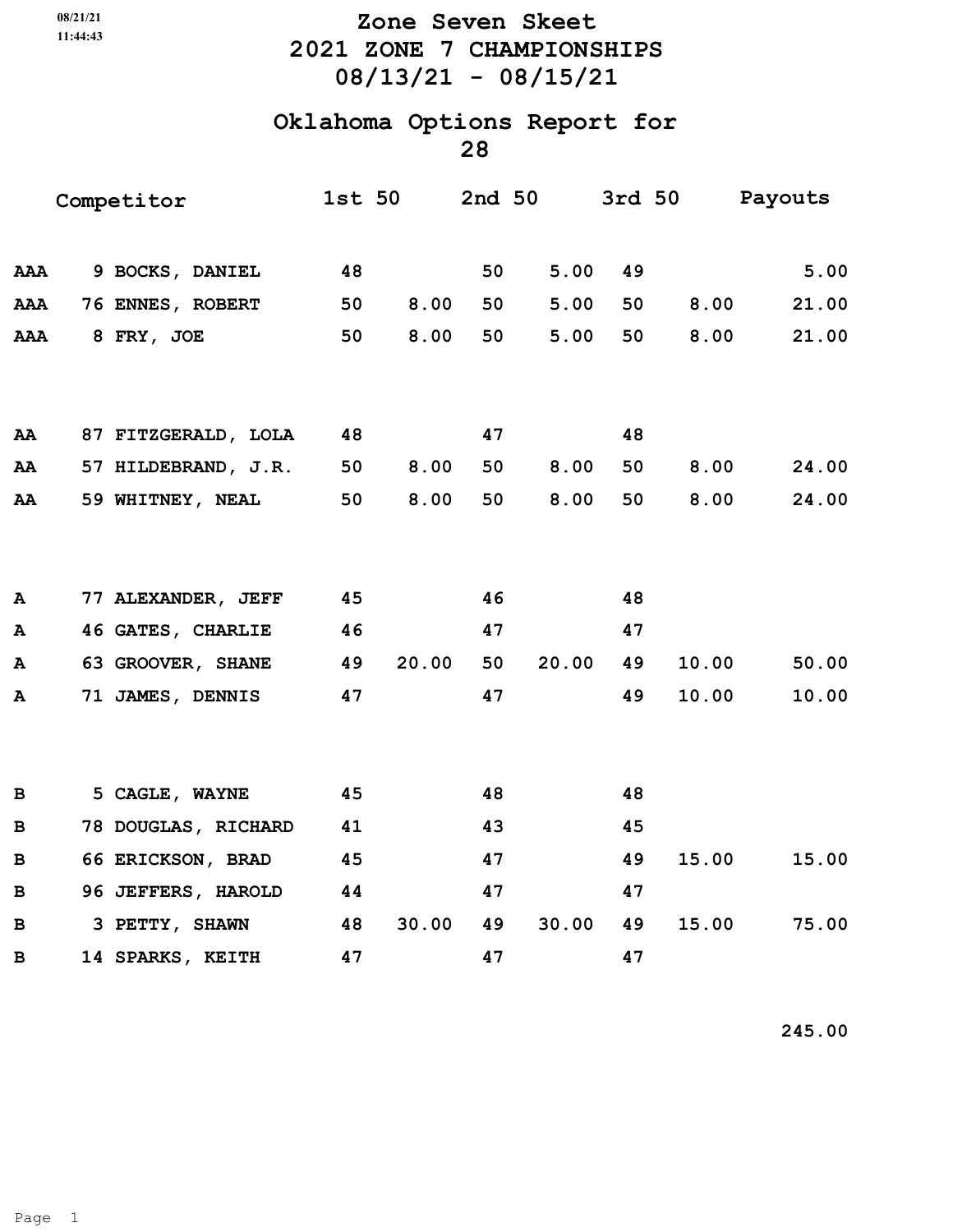## **2021 ZONE 7 CHAMPIONSHIPS 08/13/21 - 08/15/21 08/21/21 Zone Seven Skeet**

## **Oklahoma Options Report for 410**

| Competitor   |  |                               |          | <b>1st 50</b> |          |            |          |         | 2nd 50 3rd 50 Payouts |
|--------------|--|-------------------------------|----------|---------------|----------|------------|----------|---------|-----------------------|
| <b>AAA</b>   |  | 87 FITZGERALD, LOLA 48 5.00   |          |               |          | 5.00<br>47 |          | 48 5.00 | 15.00                 |
| AA<br>AA     |  | 9 BOCKS, DANIEL<br>8 FRY, JOE | 50<br>47 | 10.00         | 49<br>47 | 10.00      | 48<br>47 | 10.00   | 30.00                 |
|              |  |                               |          |               |          |            |          |         |                       |
| ${\bf A}$    |  | 76 ENNES, ROBERT              | 49       | 35.00         | 48       |            | 49       | 18.00   | 53.00                 |
| A            |  | 46 GATES, CHARLIE             | 47       |               | 46       |            | 46       |         |                       |
| A            |  | 63 GROOVER, SHANE             | 47       |               | 48       |            | 49       | 18.00   | 18.00                 |
| ${\bf A}$    |  | 57 HILDEBRAND, J.R. 43        |          |               | 41       |            | 41       |         |                       |
| $\mathbf{A}$ |  | 71 JAMES, DENNIS              | 46       |               | 45       |            | 45       |         |                       |
| $\mathbf{A}$ |  | 14 SPARKS, KEITH 45           |          |               | 45       |            | 46       |         |                       |
| ${\bf A}$    |  | 59 WHITNEY, NEAL              | 48       |               | 49       | 35.00      | 46       |         | 35.00                 |
|              |  |                               |          |               |          |            |          |         |                       |
| B            |  | 77 ALEXANDER, JEFF            | 43       |               | 44       |            | 44       |         |                       |
| $\mathbf B$  |  | 5 CAGLE, WAYNE                | 47       |               | 48       | 13.00      | 48       | 25.00   | 38.00                 |
| $\, {\bf B}$ |  | 78 DOUGLAS, RICHARD 49        |          | 13.00         | 48       | 13.00      | 45       |         | 26.00                 |
| $\mathbf B$  |  | 96 JEFFERS, HAROLD            | 44       |               | 46       |            | 47       |         |                       |
| B            |  | 3 PETTY, SHAWN                | 49       | 13.00         | 46       |            | 43       |         | 13.00                 |

 **228.00**

**11:45:42**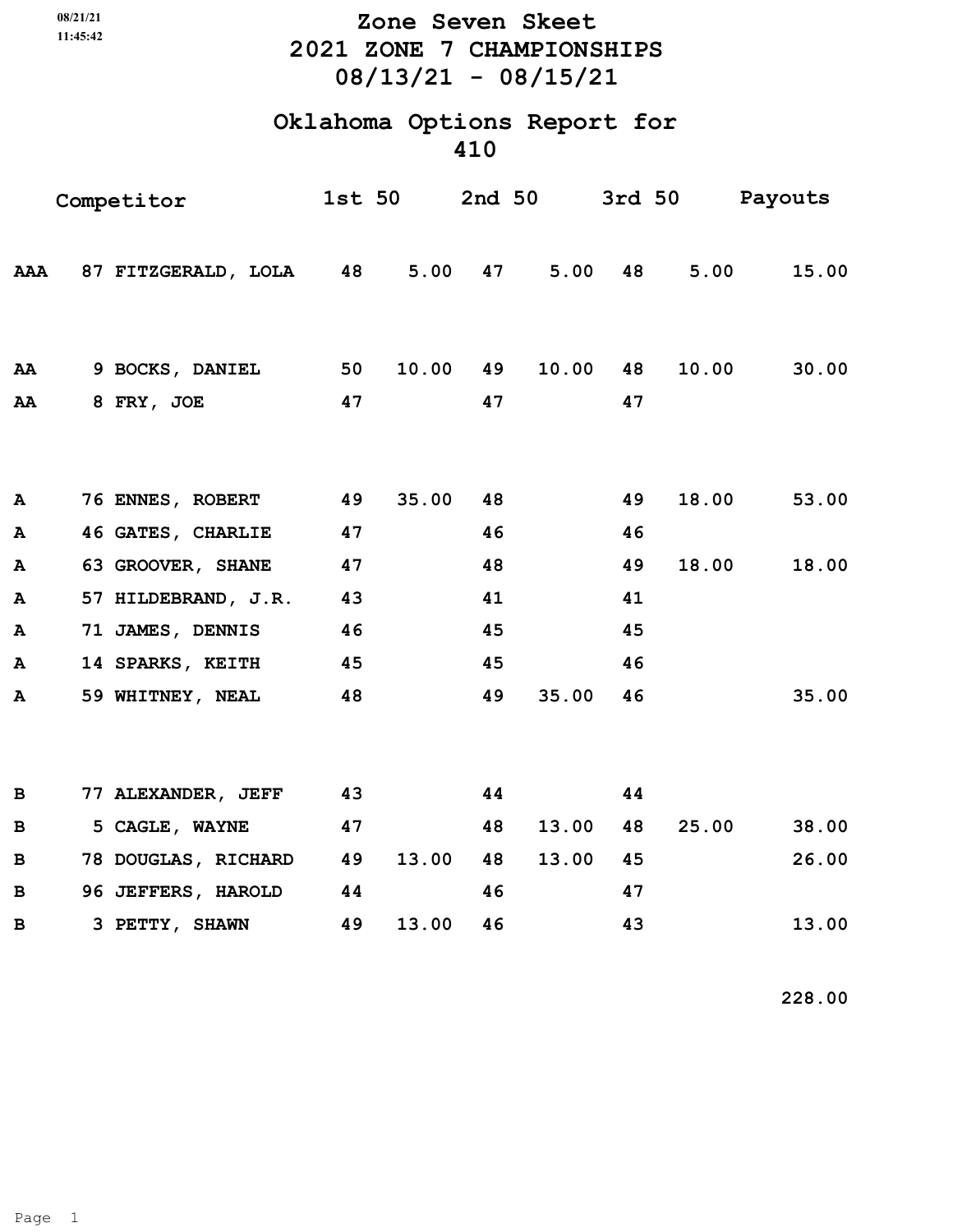|              | 08/21/21<br>11:46:35 |                                           |    | Zone Seven Skeet<br>2021 ZONE 7 CHAMPIONSHIPS<br>$08/13/21 - 08/15/21$ |    |             |    |       |                       |  |  |  |
|--------------|----------------------|-------------------------------------------|----|------------------------------------------------------------------------|----|-------------|----|-------|-----------------------|--|--|--|
|              |                      | Oklahoma Options Report for<br><b>DBL</b> |    |                                                                        |    |             |    |       |                       |  |  |  |
|              |                      | Competitor                                |    | 1st 50                                                                 |    |             |    |       | 2nd 50 3rd 50 Payouts |  |  |  |
|              |                      | AAA 76 ENNES, ROBERT                      | 49 |                                                                        | 48 |             | 48 | 10.00 | 10.00                 |  |  |  |
|              |                      | AAA 8 FRY, JOE                            | 50 | 10.00                                                                  | 49 | 10.00       | 47 |       | 20.00                 |  |  |  |
| A            |                      | 9 BOCKS, DANIEL                           | 50 | 30.00                                                                  | 50 | 30.00       | 50 | 30.00 | 90.00                 |  |  |  |
| A            |                      | 87 FITZGERALD, LOLA 46                    |    |                                                                        | 47 |             | 49 |       |                       |  |  |  |
| A            |                      | 46 GATES, CHARLIE                         | 43 |                                                                        | 42 |             | 43 |       |                       |  |  |  |
| A            |                      | 63 GROOVER, SHANE                         | 46 |                                                                        | 49 |             | 47 |       |                       |  |  |  |
| A            |                      | 57 HILDEBRAND, J.R. 48                    |    |                                                                        | 46 |             | 48 |       |                       |  |  |  |
| А            |                      | 59 WHITNEY, NEAL                          | 47 |                                                                        | 48 |             | 49 |       |                       |  |  |  |
| B            |                      | 77 ALEXANDER, JEFF 48                     |    | 30.00                                                                  |    | 15.00<br>47 | 44 |       | 45.00                 |  |  |  |
| B            |                      | 113 AMARO, BASILIO                        | 43 |                                                                        | 42 |             | 42 |       |                       |  |  |  |
| $\, {\bf B}$ |                      | 78 DOUGLAS, RICHARD                       | 45 |                                                                        | 45 |             | 43 |       |                       |  |  |  |
| $\, {\bf B}$ |                      | 96 JEFFERS, HAROLD                        | 40 |                                                                        | 42 |             | 42 |       |                       |  |  |  |
| В            |                      | 3 PETTY, SHAWN                            | 42 |                                                                        | 42 |             | 45 |       |                       |  |  |  |
| В            |                      | 14 SPARKS, KEITH                          | 45 |                                                                        | 47 | 15.00       | 47 | 30.00 | 45.00                 |  |  |  |